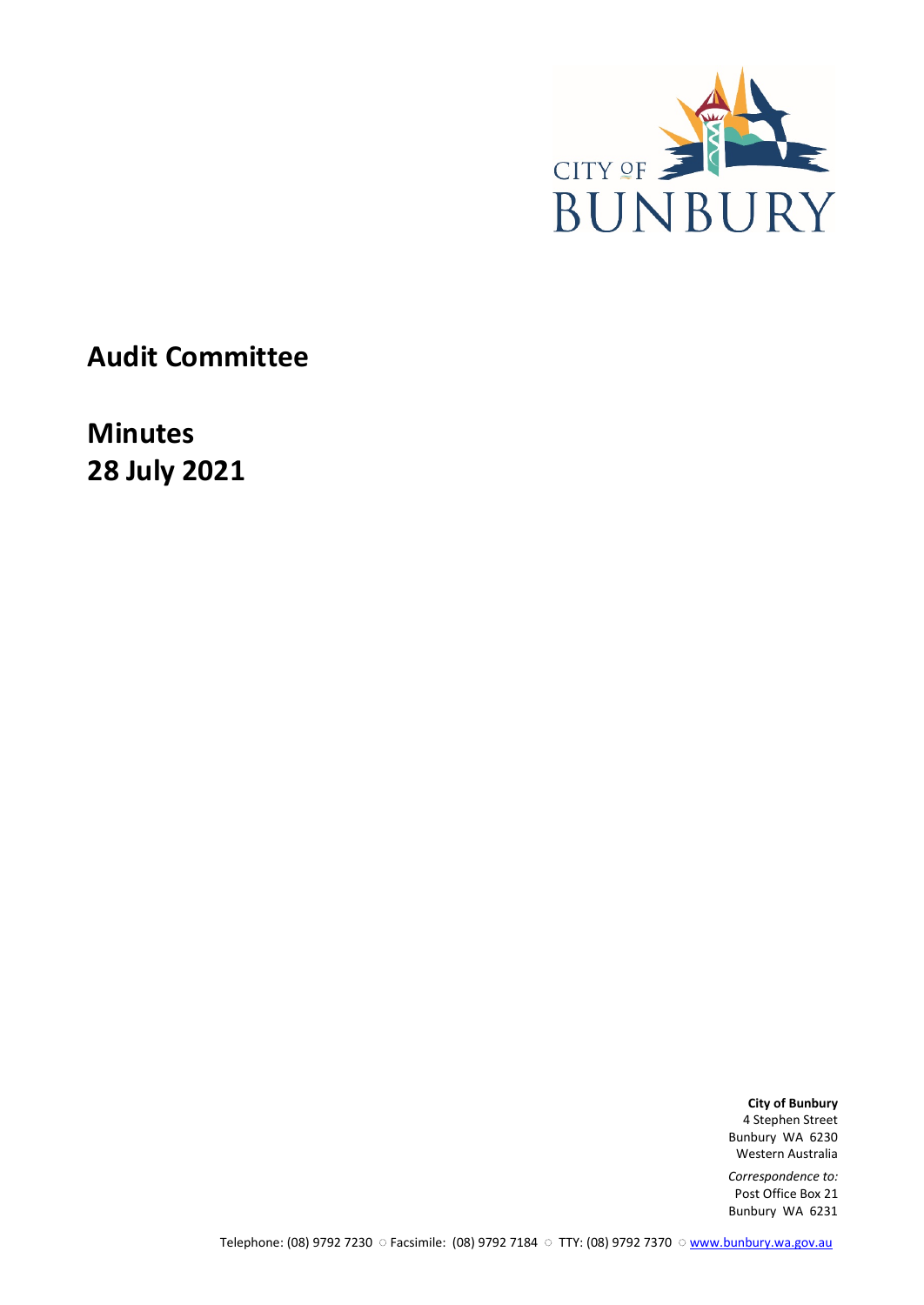

## **Audit Committee Terms of Reference**

*The duties and responsibilities of the committee will be:*

- *a) Provide guidance and assistance to Council as to the carrying out the functions of the local government in relation to audits and matters related to financial management;*
- *b) Meet with the auditor once in each year and provide a report to Council on the matters discussed and outcome of those discussions;*
- *c) Liaise with the CEO to ensure that the local government does everything in its power to:* 
	- *- assist the auditor to conduct the audit and carry out his or her other duties under the Local Government Act 1995; and*
	- *- ensure that audits are conducted successfully and expeditiously;*
- *d) Examine the reports of the auditor after receiving a report from the CEO on the matters to:* 
	- *- determine if any matters raised require action to be taken by the local government; and*
	- *- oversee the implementation of any action so determined in respect of those matters;*
- *e) Review the report prepared by the CEO on any actions taken in respect of any matters raised in the report of the auditor and presenting the report to Council for adoption prior to the end of the next financial year or 6 months after the last report prepared by the auditor is received, whichever is the latest in time;*
- *f) Review the scope of the internal audit plan and program and its effectiveness;*
- *g) Review the appropriateness of special internal audit assignments undertaken by internal audit at the request of Council or the CEO;*
- *h) Review the level of resources allocated to internal audit and the scope of its authority;*
- *i) Review reports of internal audits, monitor the implementation of recommendations made by the audit and review the extent to which Council and management reacts to matters raised;*
- *j) Facilitate liaison between the internal and external auditor to promote compatibility, to the extent appropriate, between their audit programs;*
- *k) Review the local government's draft annual financial report, focusing on:* 
	- *- accounting policies and practices;*
	- *- changes to accounting policies and practices;*
	- *- the process used in making significant accounting estimates;*
	- *- significant adjustments to the financial report (if any) arising from the audit process;*
	- *- compliance with accounting standards and other reporting requirements; and* 
		- *- significant variances from prior years;*
- *l) Consider and recommend adoption of the annual financial report to Council. Review any significant changes that may arise subsequent to any such recommendation but before the annual financial report is signed;*
- *m) Address issues brought to the attention of the committee, including responding to requests from Council for advice that are within the parameters of the committee's terms of reference;*
- *n) Seek information or obtain expert advice through the CEO on matters of concern within the scope of the committee's terms of reference following authorisation from the Council;*
- *o) Review the annual Compliance Audit Return and report to the council the results of that review,*
- *p) Having regard to the culture and capability of the organisation, consider the CEO's reviews of the appropriateness and*  effectiveness of the local government's systems and procedures in regard to risk management, internal control and *legislative compliance, required to be provided to the committee, and report to the council the results of those reviews;*
- *q) Monitor and advise the CEO when the CEO is carrying out functions in relation to a review of the appropriateness and effectiveness of the local government's systems and procedures in regard to risk management, internal control and legislative compliance;*
- *r) Oversee the implementation of any action required following receipt of the review of the appropriateness and effectiveness of the local government's systems and procedures in regard to risk management, internal control and legislative compliance;*
- *s) Monitor and advise the CEO when the CEO is carrying out functions in relation to a review of the appropriateness and effectiveness of the financial management systems and procedures;*
- *t) Oversee the implementation of any action required following receipt of a review of the appropriateness and effectiveness of the financial management systems and procedures.*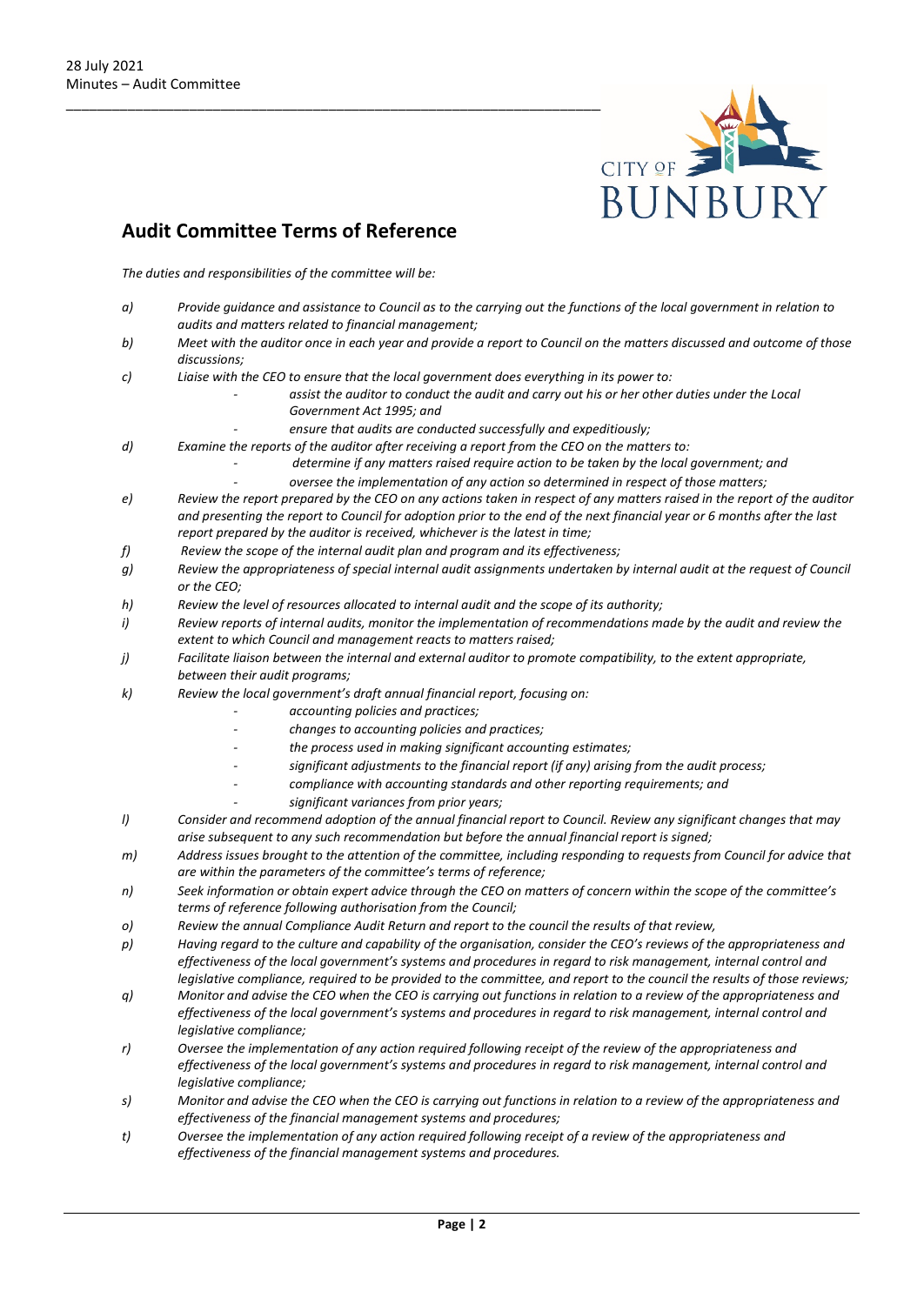# **Table of Contents**

| 1.  |      |  |  |  |
|-----|------|--|--|--|
| 2.  |      |  |  |  |
| 3.  |      |  |  |  |
| 4.  |      |  |  |  |
|     |      |  |  |  |
|     |      |  |  |  |
| 5.  |      |  |  |  |
| 6.  |      |  |  |  |
| 7.  |      |  |  |  |
| 8.  |      |  |  |  |
| 9.  |      |  |  |  |
| 10. |      |  |  |  |
|     | 10.1 |  |  |  |
|     | 10.2 |  |  |  |
|     | 10.3 |  |  |  |
| 11. |      |  |  |  |
|     | 11.1 |  |  |  |
|     | 11.2 |  |  |  |
| 12. |      |  |  |  |
| 13. |      |  |  |  |
| 14. |      |  |  |  |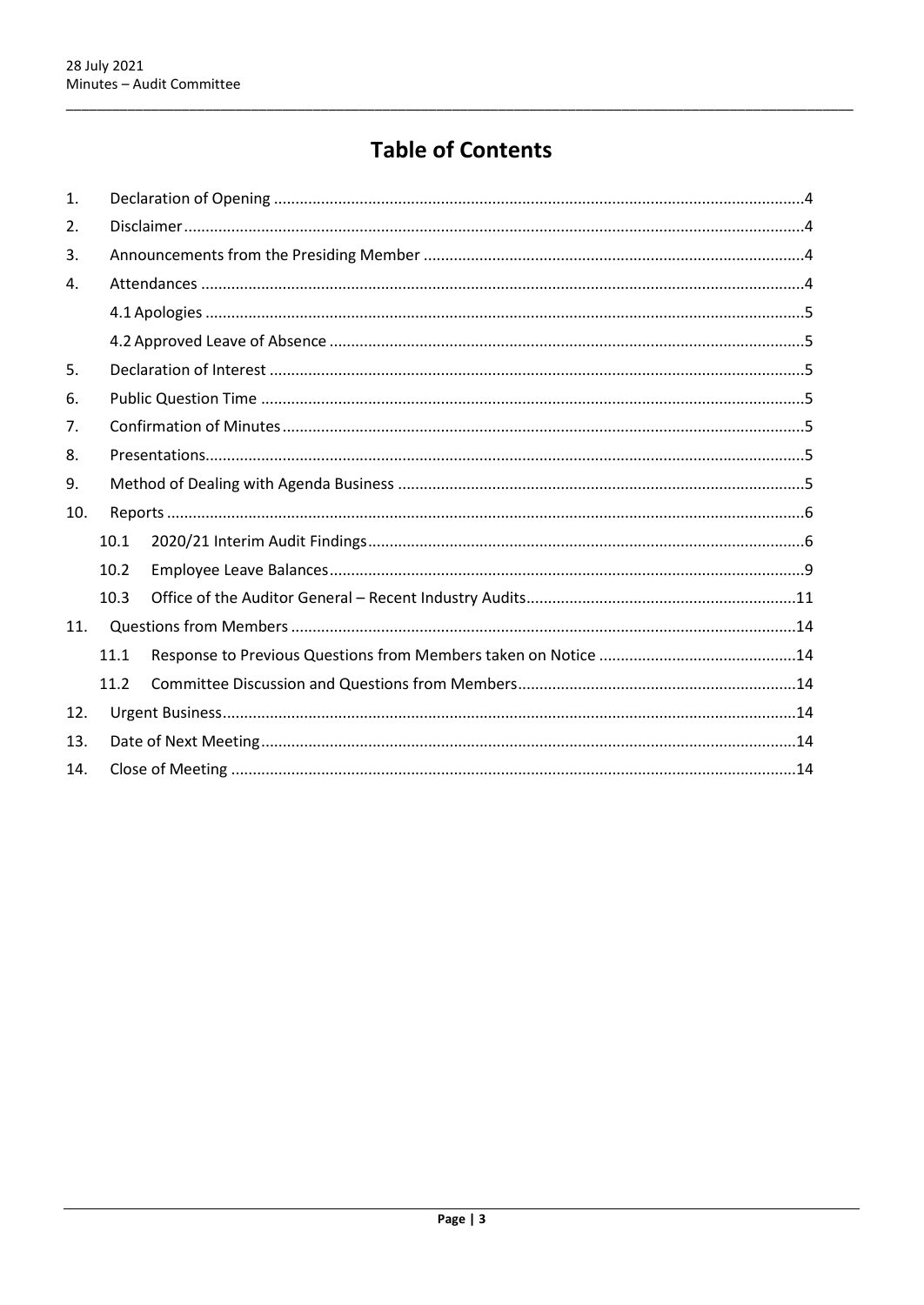# **Acknowledgement of Country**

\_\_\_\_\_\_\_\_\_\_\_\_\_\_\_\_\_\_\_\_\_\_\_\_\_\_\_\_\_\_\_\_\_\_\_\_\_\_\_\_\_\_\_\_\_\_\_\_\_\_\_\_\_\_\_\_\_\_\_\_\_\_\_\_\_\_\_\_\_\_\_\_\_\_\_\_\_\_\_\_\_\_\_\_\_\_\_\_\_\_\_\_\_\_\_\_\_\_\_\_\_\_

We acknowledge the Traditional Custodians of this land, the Wardandi Noongar people, and pay our respects to Elders past, present and future.

## **Audit Committee Minutes 28 July 2021**

Members of the public to note that recommendations made by this committee are not final and will be subject to adoption (or otherwise) at a future meeting of the Bunbury City Council.

#### <span id="page-3-0"></span>**1. Declaration of Opening**

The Presiding Member declared the meeting open at 11.00am.

#### <span id="page-3-1"></span>**2. Disclaimer**

Not applicable to this committee.

#### <span id="page-3-2"></span>**3. Announcements from the Presiding Member**

As this was likely to be the last meeting of this committee prior to the October election, the Chair thanked members for their input and participation over the past 2 years, and in particular the contribution of Messer's Foster and Barratt who have both been external members of the Committee since 2013.

#### <span id="page-3-3"></span>**4. Attendances**

#### *Committee Members:*

| <b>Member Name</b>                  | Representing    |
|-------------------------------------|-----------------|
| Mayor Gary Brennan                  | City of Bunbury |
| Cr Jaysen Miguel (Presiding Member) | City of Bunbury |
| Cr Cheryl Kozisek                   | City of Bunbury |

#### *Support Staff/Visitors:*

| <b>Name</b>          | Title                                               |
|----------------------|-----------------------------------------------------|
| Mr Greg Golinski     | <b>Manager Governance</b>                           |
| Mr Mal Osborne       | <b>Chief Executive Officer</b>                      |
| Mrs Odetta Robertson | A/ Director Strategy and Organisational Performance |
| Mr Dave Chandler     | Director Strategy and Organisational Performance    |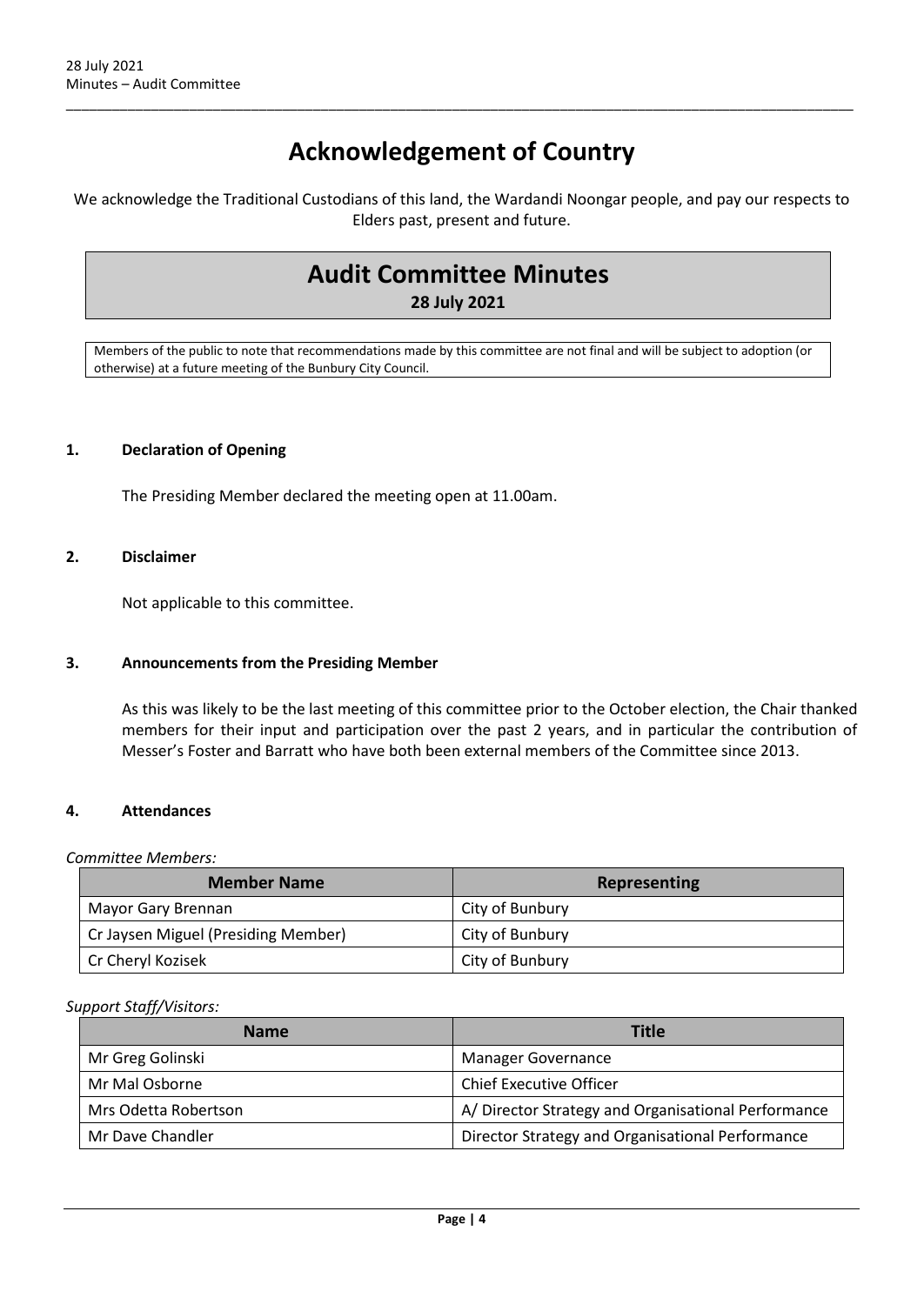#### *4.1 Apologies*

Mr John Barratt Mr Stephen Foster Cr Michelle Steck

#### <span id="page-4-1"></span>*4.2 Approved Leave of Absence*

Nil

### <span id="page-4-2"></span>**5. Declaration of Interest**

Nil

#### <span id="page-4-3"></span>**6. Public Question Time**

Not applicable to this committee.

#### <span id="page-4-4"></span>**7. Confirmation of Minutes**

Committee Decision: Moved: Mayor Brennan Seconded: Cr Kozisek

<span id="page-4-0"></span>\_\_\_\_\_\_\_\_\_\_\_\_\_\_\_\_\_\_\_\_\_\_\_\_\_\_\_\_\_\_\_\_\_\_\_\_\_\_\_\_\_\_\_\_\_\_\_\_\_\_\_\_\_\_\_\_\_\_\_\_\_\_\_\_\_\_\_\_\_\_\_\_\_\_\_\_\_\_\_\_\_\_\_\_\_\_\_\_\_\_\_\_\_\_\_\_\_\_\_\_\_\_

*The minutes of the Audit Committee Meeting held on 4 March 2021 are confirmed as a true and accurate record.*

**CARRIED**

#### <span id="page-4-5"></span>**8. Presentations**

Nil

#### <span id="page-4-6"></span>**9. Method of Dealing with Agenda Business**

All items were dealt with in the order they appeared in the agenda.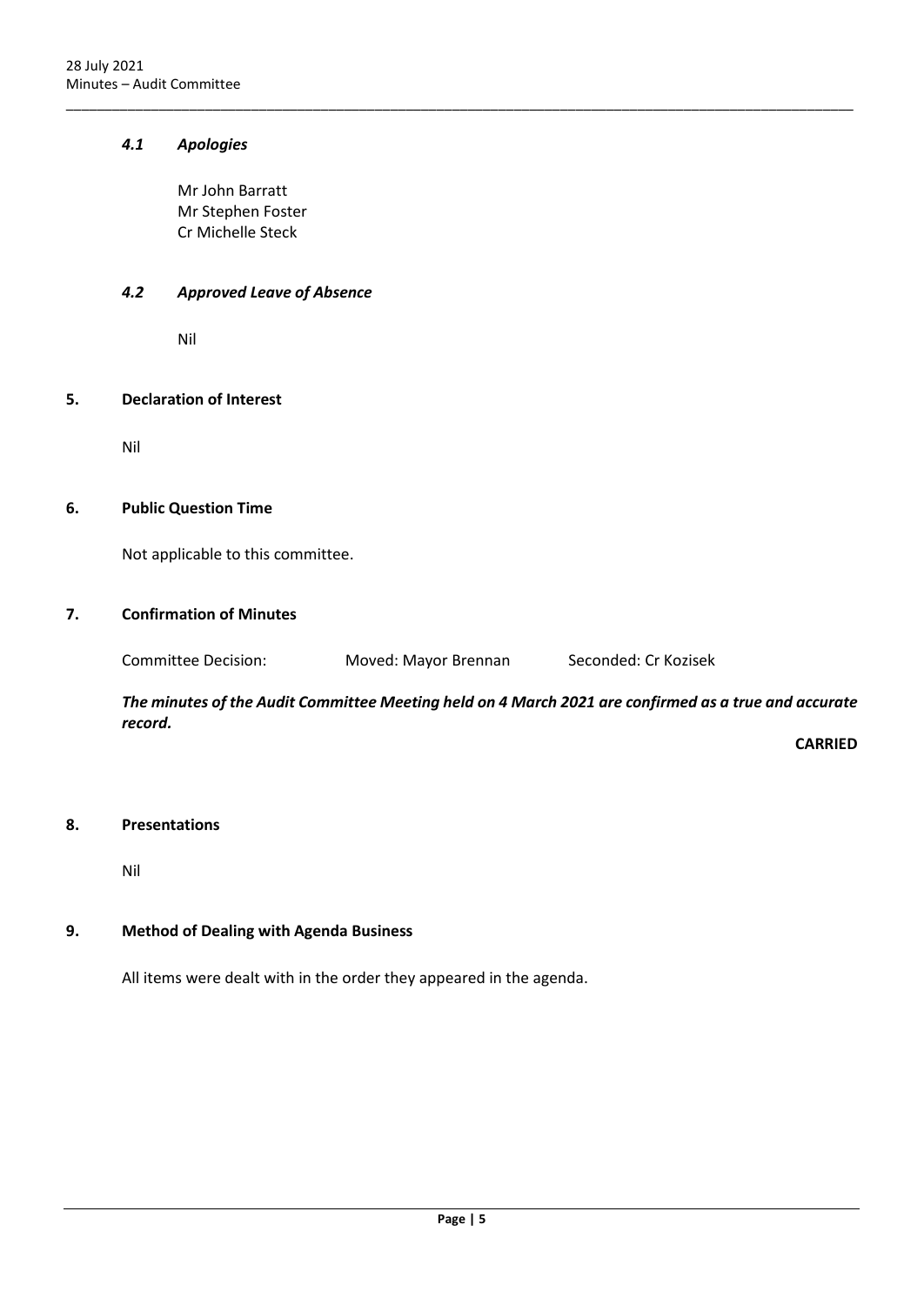### <span id="page-5-0"></span>**10. Reports**

#### <span id="page-5-1"></span>*10.1 2020/21 Interim Audit Findings*

| <b>File Ref:</b>            | COB/3210                                                        |             |                             |
|-----------------------------|-----------------------------------------------------------------|-------------|-----------------------------|
| <b>Applicant/Proponent:</b> | Internal                                                        |             |                             |
| <b>Responsible Officer:</b> | David Ransom, Manager Finance                                   |             |                             |
| <b>Responsible Manager:</b> | David Ransom, Manager Finance                                   |             |                             |
|                             | Greg Golinski, Manager Governance                               |             |                             |
| Executive:                  | Dave Chandler, Director Strategy and Organisational Performance |             |                             |
| <b>Authority/Discretion</b> | Advocacy                                                        |             | Review                      |
|                             | ⊠<br>Executive/Strategic                                        |             | Quasi-Judicial              |
|                             | Legislative                                                     | $\boxtimes$ | <b>Information Purposes</b> |
| <b>Attachments:</b>         | <b>CONFIDENTIAL Appendix 1: Interim Management Letter</b>       |             |                             |

\_\_\_\_\_\_\_\_\_\_\_\_\_\_\_\_\_\_\_\_\_\_\_\_\_\_\_\_\_\_\_\_\_\_\_\_\_\_\_\_\_\_\_\_\_\_\_\_\_\_\_\_\_\_\_\_\_\_\_\_\_\_\_\_\_\_\_\_\_\_\_\_\_\_\_\_\_\_\_\_\_\_\_\_\_\_\_\_\_\_\_\_\_\_\_\_\_\_\_\_\_\_

#### **Summary**

AMD Chartered Accountants have completed the interim audit for the year ending 30 June 2021 on behalf of the Office of the Auditor General. The purpose of this report is to provide the Audit Committee with the interim audit results as expressed in the attached management letter.

#### **Executive Recommendation**

The Committee note the information provided in the Interim Management Letter at Appendix 1.

*Voting Requirement: Simple Majority*

#### **Strategic Relevance**

| Theme 4       | Our City                                                                       |
|---------------|--------------------------------------------------------------------------------|
| Goal          | Civic leadership, partnerships and sound governance in delivering with and for |
|               | the community                                                                  |
| Objective 4.4 | A skilled organisation, which exercises responsible asset stewardship, sound   |
|               | financial management, and exemplary customer service                           |

#### **Regional Impact Statement**

N/A

#### **Background**

The focus of the interim audit was to evaluate the City of Bunbury's overall control environment, but not for expressing an opinion on the effectiveness of internal control, and to obtain an understanding of the key business processes, risks and internal controls relevant to the OAG's audit of the annual financial report.

#### **Council Policy Compliance**

City of Bunbury Risk Management Framework

• Council Policy Risk Management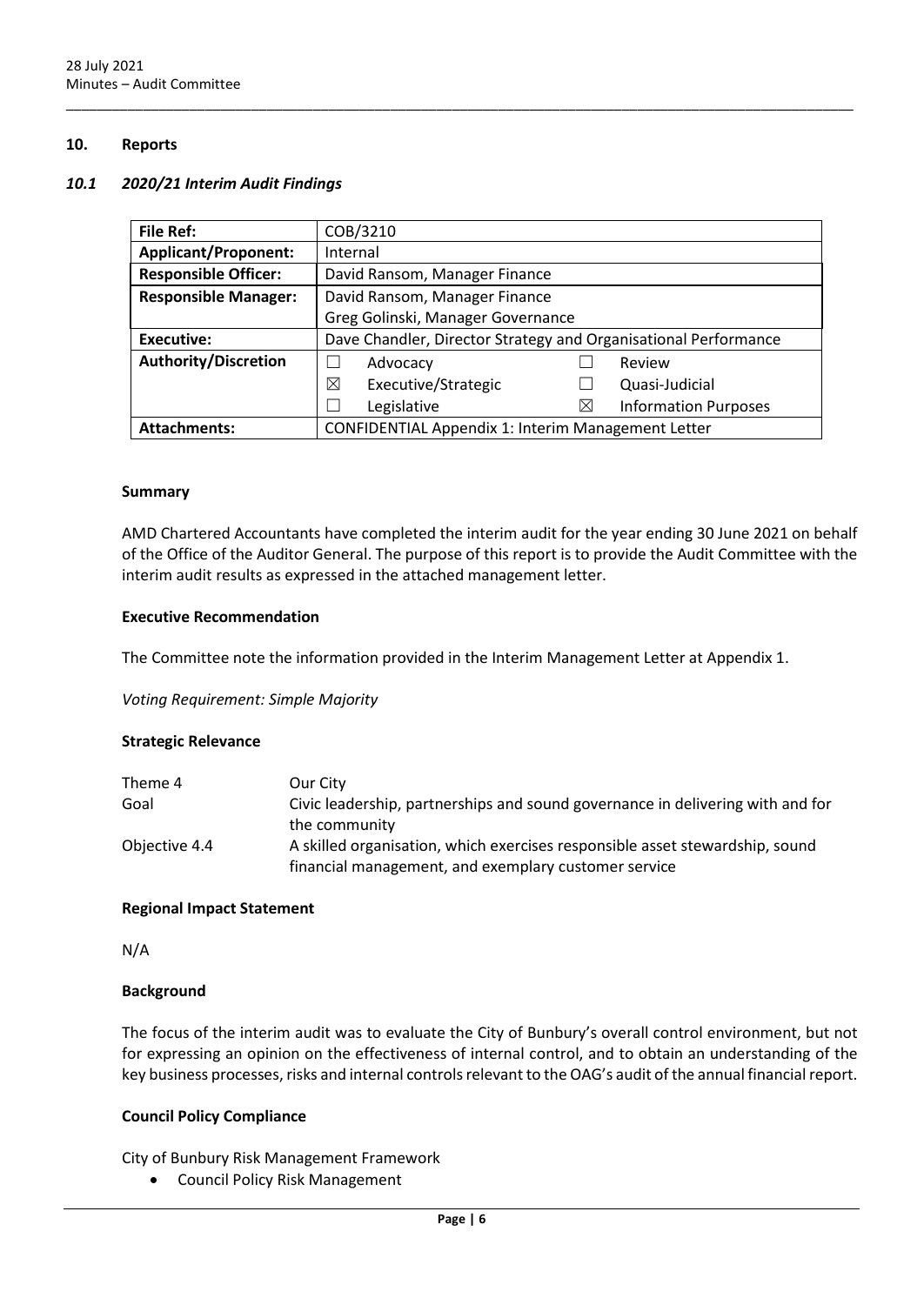- City of Bunbury Risk Management Strategy
- City of Bunbury Risk Management Plan

City of Bunbury Compliance Framework

• Corporate Guideline: Legislative Compliance

City of Bunbury Internal Control Framework

• Corporate Guideline: Internal Control

#### **Legislative Compliance**

Regulation 17 of the *Local Government (Audit) Regulations 1996*

#### *r.17. CEO to review certain systems and procedures*

*(1) The CEO is to review the appropriateness and effectiveness of a local government's systems and procedures in relation to –*

\_\_\_\_\_\_\_\_\_\_\_\_\_\_\_\_\_\_\_\_\_\_\_\_\_\_\_\_\_\_\_\_\_\_\_\_\_\_\_\_\_\_\_\_\_\_\_\_\_\_\_\_\_\_\_\_\_\_\_\_\_\_\_\_\_\_\_\_\_\_\_\_\_\_\_\_\_\_\_\_\_\_\_\_\_\_\_\_\_\_\_\_\_\_\_\_\_\_\_\_\_\_

- *(a) risk management; and (b) internal control; and (c) legislative compliance.*
- *(2) The review may relate to any or all of the matters referred to in sub regulation (1)(a), (b) and (c), but each of those matters is to be the subject of a review not less than once in every 3 financial years.*
- *(3) The CEO is to report to the audit committee the results of that review.*

#### **Officer Comments**

The attached management letter (Appendix 1) contains a listing of deficiencies in internal control and other matters that were identified during the interim audit. These matters have been discussed with management and their comments have been included on the attachment. The matters reported are limited to those deficiencies that were identified during the interim audit that the OAG have concluded are of enough importance to merit being reported to management.

#### **Analysis of Financial and Budget Implications**

N/A

**Community Consultation**

N/A

**Councillor/Officer Consultation**

N/A

#### **Applicant Consultation**

N/A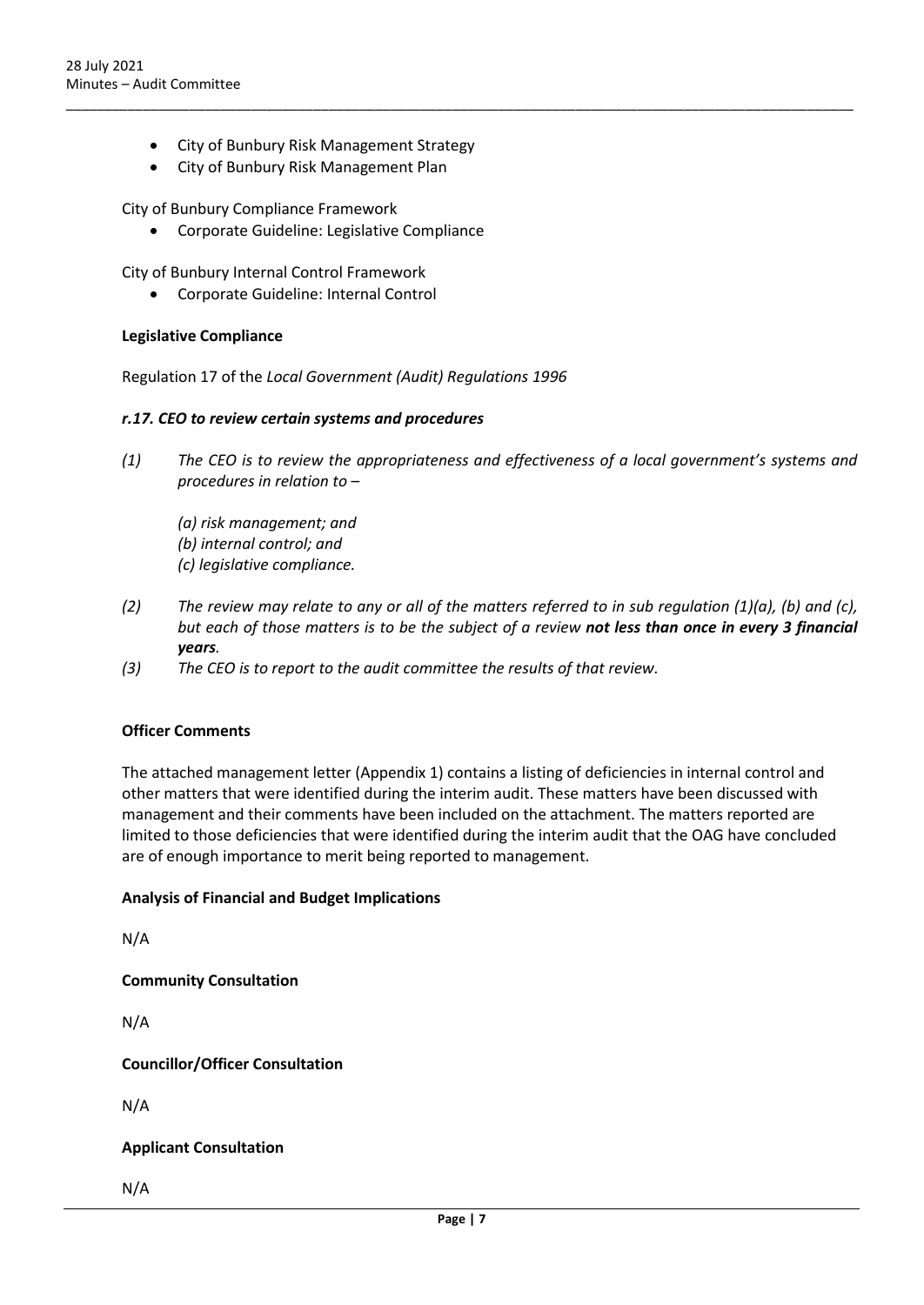#### **Timeline: Council Decision Implementation**

N/A

#### **Outcome of Meeting 28 July 2021**

General discussion took place in relation to this item, where it was noted that only 1 matter was raised by the Auditors during their interim audit.

The recommendation was moved by Cr Kozisek and seconded by Mayor Brennan and was carried unanimously as follows:

\_\_\_\_\_\_\_\_\_\_\_\_\_\_\_\_\_\_\_\_\_\_\_\_\_\_\_\_\_\_\_\_\_\_\_\_\_\_\_\_\_\_\_\_\_\_\_\_\_\_\_\_\_\_\_\_\_\_\_\_\_\_\_\_\_\_\_\_\_\_\_\_\_\_\_\_\_\_\_\_\_\_\_\_\_\_\_\_\_\_\_\_\_\_\_\_\_\_\_\_\_\_

*The Committee note the information provided in the Interim Management Letter at Appendix 1.*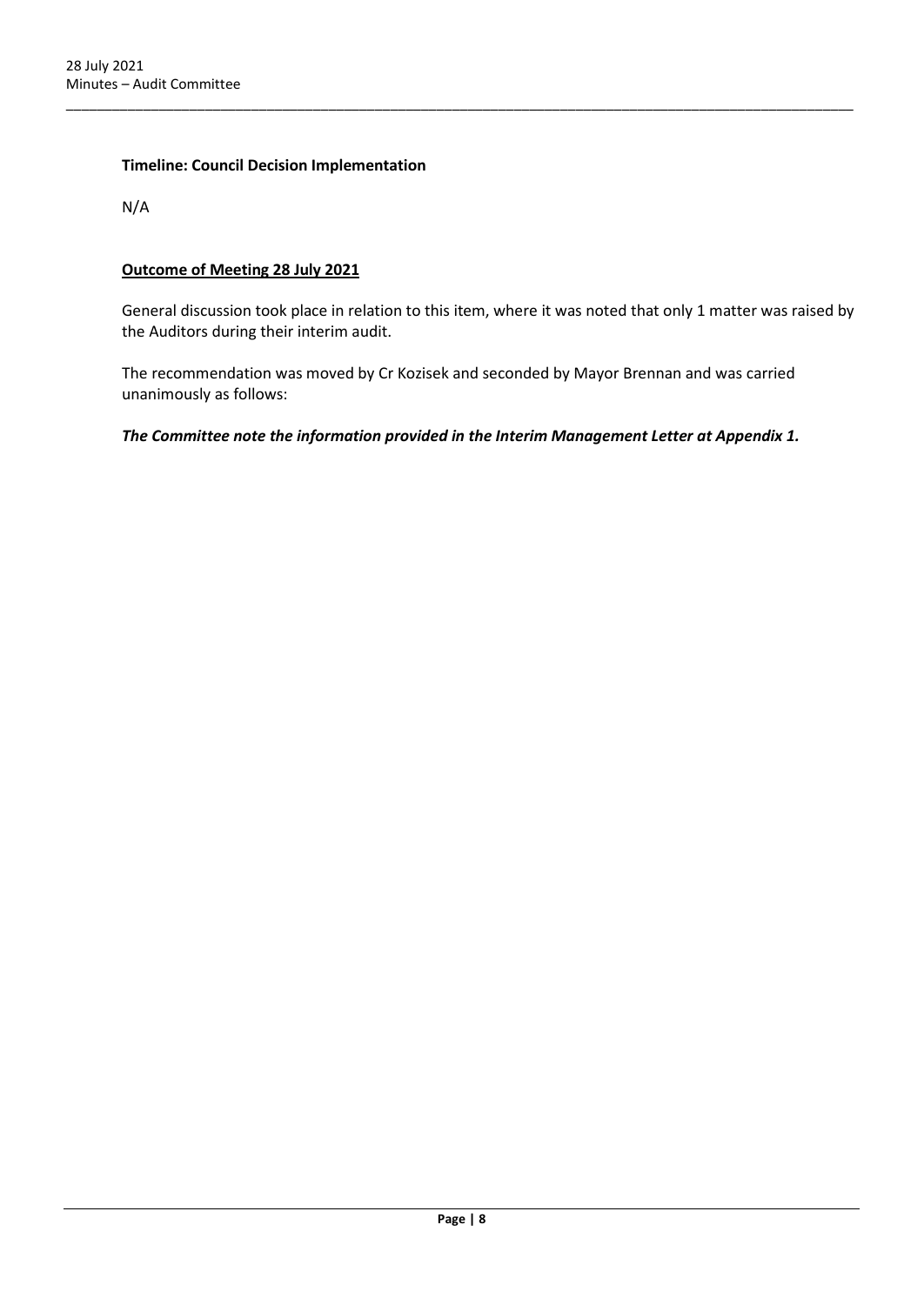#### *10.2 Employee Leave Balances*

| <b>File Ref:</b>            | COB/3797                                                        |             |                             |
|-----------------------------|-----------------------------------------------------------------|-------------|-----------------------------|
| <b>Applicant/Proponent:</b> | Internal                                                        |             |                             |
| <b>Responsible Officer:</b> | David Ransom, Manager Finance                                   |             |                             |
| <b>Responsible Manager:</b> | David Ransom, Manager Finance                                   |             |                             |
| <b>Executive:</b>           | Dave Chandler, Director Strategy and Organisational Performance |             |                             |
| <b>Authority/Discretion</b> | Advocacy                                                        |             | Review                      |
|                             | Executive/Strategic<br>⊠                                        |             | Quasi-Judicial              |
|                             | Legislative                                                     | $\boxtimes$ | <b>Information Purposes</b> |
| <b>Attachments:</b>         | CONFIDENTIAL Appendix 2: Employee Leave Balances as at 30 June  |             |                             |
|                             | 2021                                                            |             |                             |

<span id="page-8-0"></span>\_\_\_\_\_\_\_\_\_\_\_\_\_\_\_\_\_\_\_\_\_\_\_\_\_\_\_\_\_\_\_\_\_\_\_\_\_\_\_\_\_\_\_\_\_\_\_\_\_\_\_\_\_\_\_\_\_\_\_\_\_\_\_\_\_\_\_\_\_\_\_\_\_\_\_\_\_\_\_\_\_\_\_\_\_\_\_\_\_\_\_\_\_\_\_\_\_\_\_\_\_\_

#### **Summary**

The purpose of this report is to provide the Audit Committee with information relating to Annual Leave Accruals for City staff.

#### **Executive Recommendation**

That the Audit Committee receive the update.

*Voting Requirements: Simple Majority*

#### **Strategic Relevance**

| Theme 4:      | Our City                                                                           |
|---------------|------------------------------------------------------------------------------------|
| Goal:         | Civic leadership, partnerships and sound governance in delivering with and for the |
|               | community                                                                          |
| Objective 4.4 | A skilled organisation, which exercises responsible asset stewardship, sound       |
|               | financial management, and exemplary customer service                               |

#### **Regional Impact Statement**

N/A

### **Background**

The CEO has previously been requested by the Committee to provide a recurring report concerning accrued staff leave. This was requested on the basis of the risk presented to the City in carrying excessive leave liabilities.

At the last meeting of the Committee held on 4 March 2021, the Committee "*received the leave balance update and noted the adverse excessive leave trend in the Sustainable Communities and Infrastructure directorates for the current reporting period, to be reviewed again as at 30 June 2021*."

This report fulfils this requirement and is provided bi-annually as at 30 June and 31 December each year.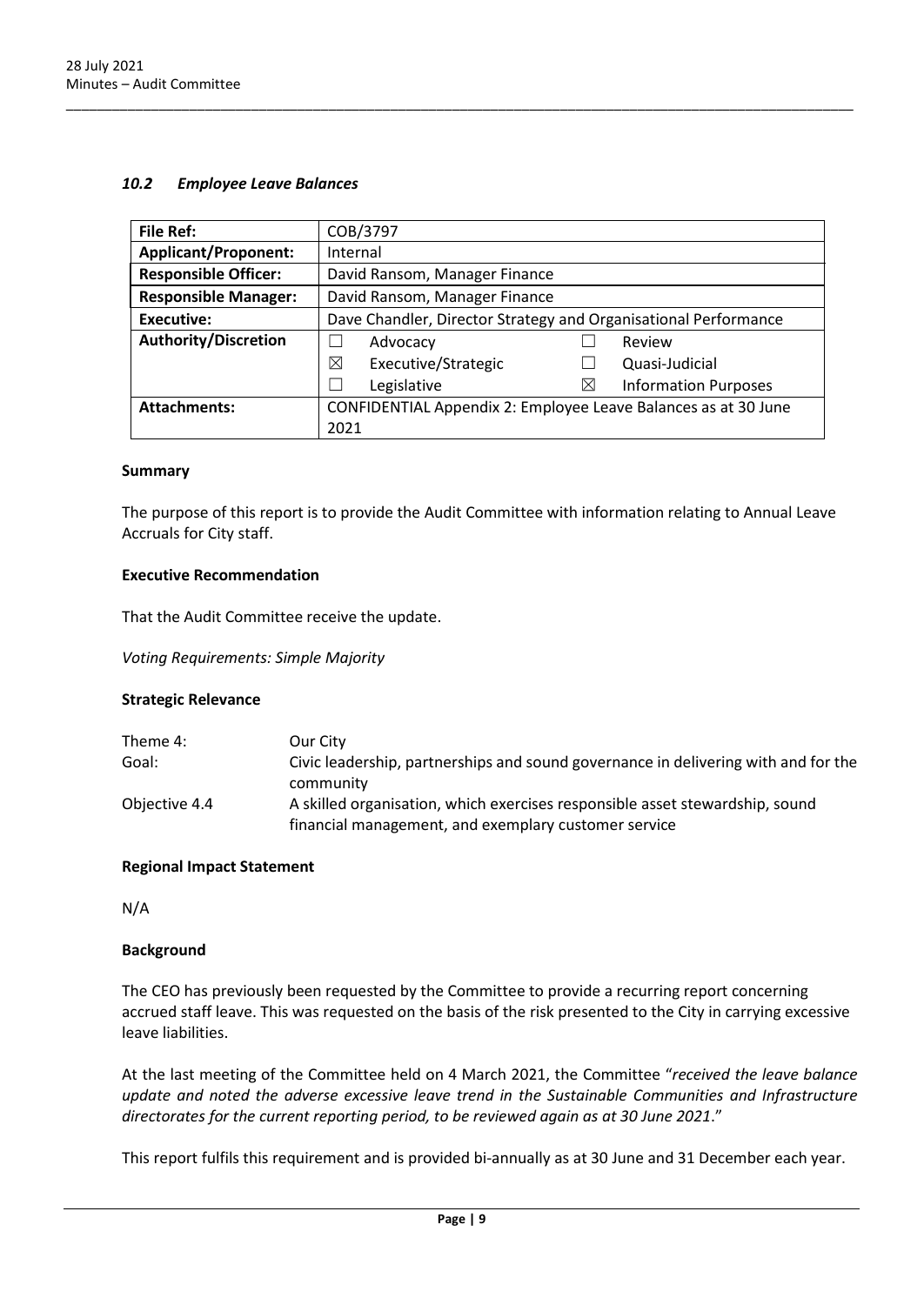#### **Council Policy Compliance**

There are no Council policies relating to this report.

#### **Legislative Compliance**

N/A

#### **Officer Comments**

The attached report (Appendix 2) detail the City's leave liabilities as at 30 June 2021. Note that the figures represent liabilities in excess of annual entitlements (4 or 5 weeks depending on the Officer) and also liabilities in excess of 8 weeks, which is defined by Fair Work Australia as being "excessive".

\_\_\_\_\_\_\_\_\_\_\_\_\_\_\_\_\_\_\_\_\_\_\_\_\_\_\_\_\_\_\_\_\_\_\_\_\_\_\_\_\_\_\_\_\_\_\_\_\_\_\_\_\_\_\_\_\_\_\_\_\_\_\_\_\_\_\_\_\_\_\_\_\_\_\_\_\_\_\_\_\_\_\_\_\_\_\_\_\_\_\_\_\_\_\_\_\_\_\_\_\_\_

#### **Analysis of Financial and Budget Implications**

Nil

#### **Community Consultation**

N/A

#### **Elected Member/Officer Consultation**

This matter is presented to the Committee for consideration.

### **Timeline: Council Decision Implementation**

Effective immediately once adopted by Council.

#### **Outcome of Meeting 28 July 2021**

The recommendation was moved by Mayor Brennan and seconded by Cr Kozisek and was carried unanimously as follows:

#### *That the Audit Committee receive the update.*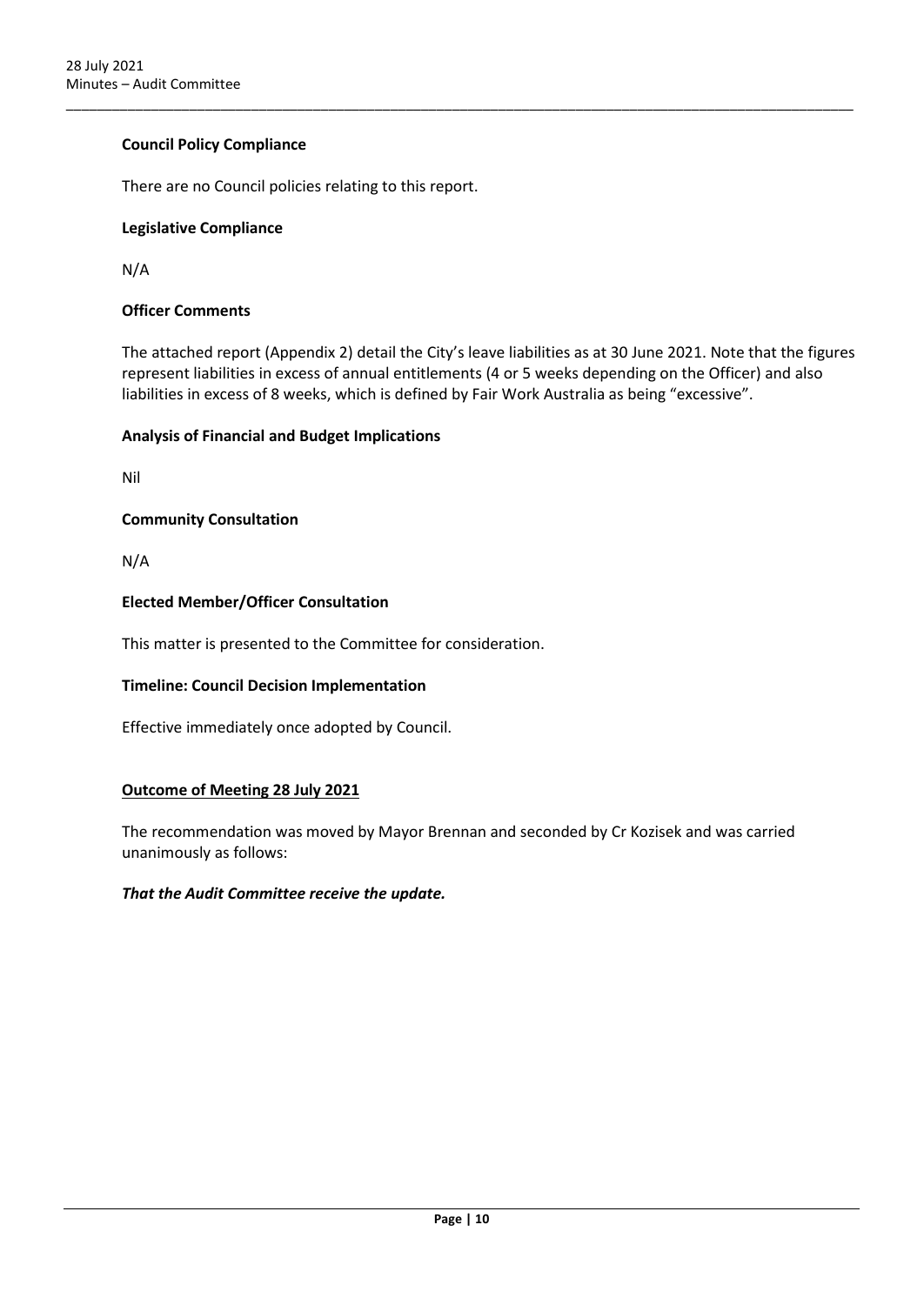| <b>File Ref:</b>            | COB/603                                                         |                                                 |                             |  |
|-----------------------------|-----------------------------------------------------------------|-------------------------------------------------|-----------------------------|--|
| <b>Applicant/Proponent:</b> | Internal                                                        |                                                 |                             |  |
| <b>Responsible Officer:</b> | Greg Golinski, Manager Governance                               |                                                 |                             |  |
| <b>Responsible Manager:</b> | Greg Golinski, Manager Governance                               |                                                 |                             |  |
| <b>Executive:</b>           | Dave Chandler, Director Strategy and Organisational Performance |                                                 |                             |  |
| <b>Authority/Discretion</b> | Advocacy                                                        |                                                 | Review                      |  |
|                             | Executive/Strategic                                             |                                                 | Quasi-Judicial              |  |
|                             | Legislative                                                     | $\boxtimes$                                     | <b>Information Purposes</b> |  |
| <b>Attachments:</b>         |                                                                 | Appendix 3: OAG Financial Audits of LG Entities |                             |  |
|                             | Appendix 4: OAG Local Government General Computer Controls      |                                                 |                             |  |
|                             | Appendix 5: OAG Regulation and Support of the LG Sector         |                                                 |                             |  |

<span id="page-10-0"></span>\_\_\_\_\_\_\_\_\_\_\_\_\_\_\_\_\_\_\_\_\_\_\_\_\_\_\_\_\_\_\_\_\_\_\_\_\_\_\_\_\_\_\_\_\_\_\_\_\_\_\_\_\_\_\_\_\_\_\_\_\_\_\_\_\_\_\_\_\_\_\_\_\_\_\_\_\_\_\_\_\_\_\_\_\_\_\_\_\_\_\_\_\_\_\_\_\_\_\_\_\_\_

### *10.3 Office of the Auditor General – Recent Industry Audits*

#### **Summary**

The purpose of this report of for the Audit Committee to receive industry audits that were undertaken by the Office of the Audit General (OAG) in the 2020/21 financial year.

The City of Bunbury participated in those audits resulting in the reports at appendices 3 and 4, obviously through the annual financial audit but also as one of 50 local governments audited as part of computer control/cyber security testing. The City's individual results for the 19/20 financial audit have previously been presented to the Committee in November 2020, however we are still awaiting the management letter for the general computer controls/cyber security audit that was undertaken earlier in 2021.

Appendix 5 details the results of the effectiveness regulation and support of the industry by the Department of Local Government, Sport and Cultural Industries.

#### **Executive Recommendation**

That the Committee note the information provided in this report.

*Voting Requirement: Simple Majority*

#### **Strategic Relevance**

| Theme 4       | Our City                                                                       |
|---------------|--------------------------------------------------------------------------------|
| Goal          | Civic leadership, partnerships and sound governance in delivering with and for |
|               | the community                                                                  |
| Objective 4.4 | A skilled organisation, which exercises responsible asset stewardship, sound   |
|               | financial management, and exemplary customer service                           |

#### **Regional Impact Statement**

N/A

#### **Background**

Appendix 3 provides an overview of industry trends and analysis resulting from the 19/20 financial audits undertaken by the OAG of all WA local governments.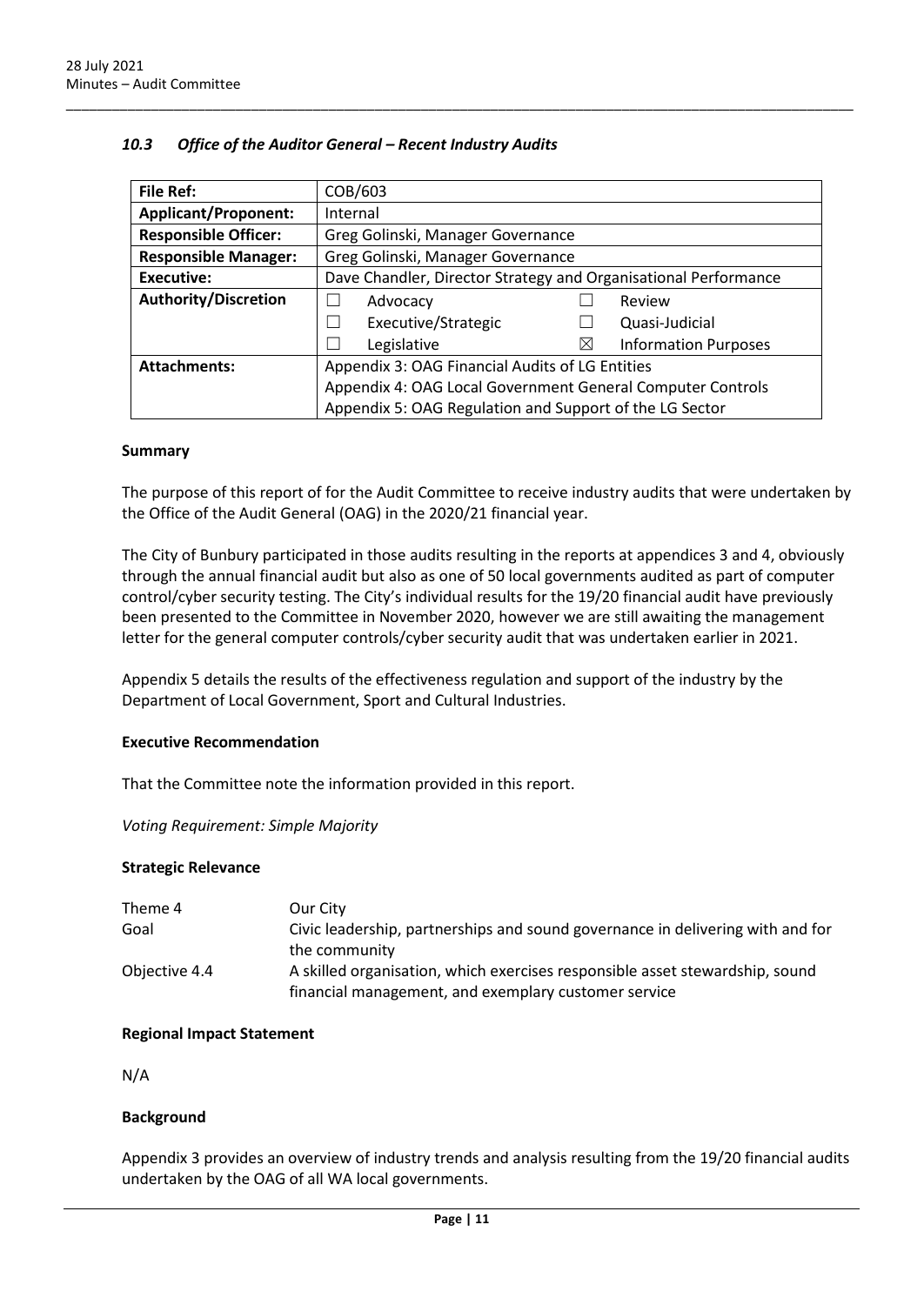Appendix 4 provides and overview of findings for computer control/cyber security audits undertaken by OAG across 11 individual local governments in late 2020/early 2021, of which the City of Bunbury was one.

\_\_\_\_\_\_\_\_\_\_\_\_\_\_\_\_\_\_\_\_\_\_\_\_\_\_\_\_\_\_\_\_\_\_\_\_\_\_\_\_\_\_\_\_\_\_\_\_\_\_\_\_\_\_\_\_\_\_\_\_\_\_\_\_\_\_\_\_\_\_\_\_\_\_\_\_\_\_\_\_\_\_\_\_\_\_\_\_\_\_\_\_\_\_\_\_\_\_\_\_\_\_

Appendix 5 details the results of the effectiveness regulation and support of the industry by the Department of Local Government, Sport and Cultural Industries, as assessed by the OAG in early 2021.

#### **Council Policy Compliance**

N/A

#### **Legislative Compliance**

N/A

### **Officer Comments**

Appendix 3: The key recommendation from this report is a matter than has consistently been mentioned by the OAG in its meetings with the audit committee, being that the Department of Local Government, Sport and Cultural Industries (DLGSC) should assess whether the current financial ratios in the FM Regulations remain valid criteria for fairly measuring and reporting the performance of each local government entity.

The OAG have advocated for this previously and in particular whether the benchmarks set by the DLSCI for the Asset Sustainability Ratio and the Operating Surplus ratio are appropriate, given widespread industry non-compliance.

Appendix 4: The report summarises the results of OAG's 2020 annual cycle of information systems audits across a selection of 50 local government entities, of which the City of Bunbury was one.

Local government entities rely on information systems to prepare their financial statements and to deliver important services to the public. The general computer controls audits assess whether local government entities' system controls effectively support the confidentiality, integrity and availability of their information systems and financial reporting.

The report presents a summary of the findings reported to 50 local government entities in 2019-20. For 11 of the 50 local government's OAG performed capability maturity assessments. A general computer controls audit with a capability maturity assessment is the most comprehensive information systems audit that OAG undertake, and they use the findings to inform audit risk assessment and work programs for the sector.

At the time of writing the City's individual management letter was yet to be received in this regard. Once received the report will be presented to the next meeting of the Committee.

Appendix 5: The OAG was somewhat uncomplimentary of the DLGSCI in terms of it providing efficient and effective regulation and support to the sector. The report is self-explanatory and is provided for the information of the Committee.

### **Analysis of Financial and Budget Implications**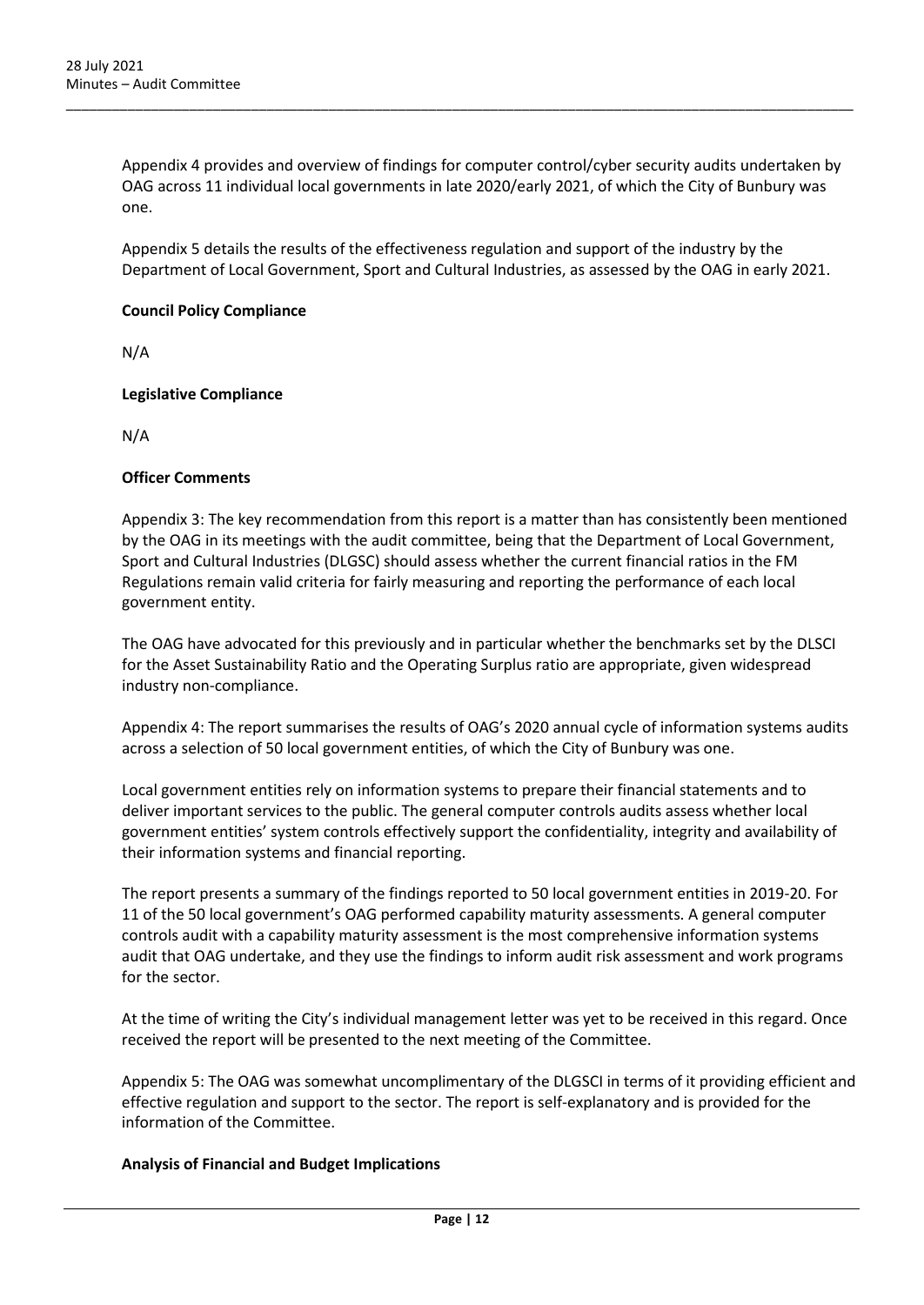### N/A

**Community Consultation**

N/A

#### **Councillor/Officer Consultation**

This matter is presented to the Committee for information.

#### **Applicant Consultation**

N/A

#### **Timeline: Council Decision Implementation**

N/A

#### **Outcome of Meeting 28 July 2021**

General discussion took place in relation to this item.

The Manager Governance indicated that the City is yet to receive its management letter from OAG regarding the Computer Controls Audit, but that this will be made available to the committee at the earliest possible opportunity.

\_\_\_\_\_\_\_\_\_\_\_\_\_\_\_\_\_\_\_\_\_\_\_\_\_\_\_\_\_\_\_\_\_\_\_\_\_\_\_\_\_\_\_\_\_\_\_\_\_\_\_\_\_\_\_\_\_\_\_\_\_\_\_\_\_\_\_\_\_\_\_\_\_\_\_\_\_\_\_\_\_\_\_\_\_\_\_\_\_\_\_\_\_\_\_\_\_\_\_\_\_\_

The Mayor also noted Appendix 5, being the audit into the Regulation and Support of the LG Sector and how the issues raised should be of concern to the industry.

Accordingly, the Mayor moved and Cr Kozisek seconded an amended motion to that of the executive recommendation through adding an additional point 2, which was carried unanimously as follows:

#### *That the Committee request that Council:*

- *1. Note the information provided in this report; and*
- *2. Refer the outcomes of the OAG report into the regulation and support of the local government sector to the South West Zone of WALGA for advocacy to the State Government.*